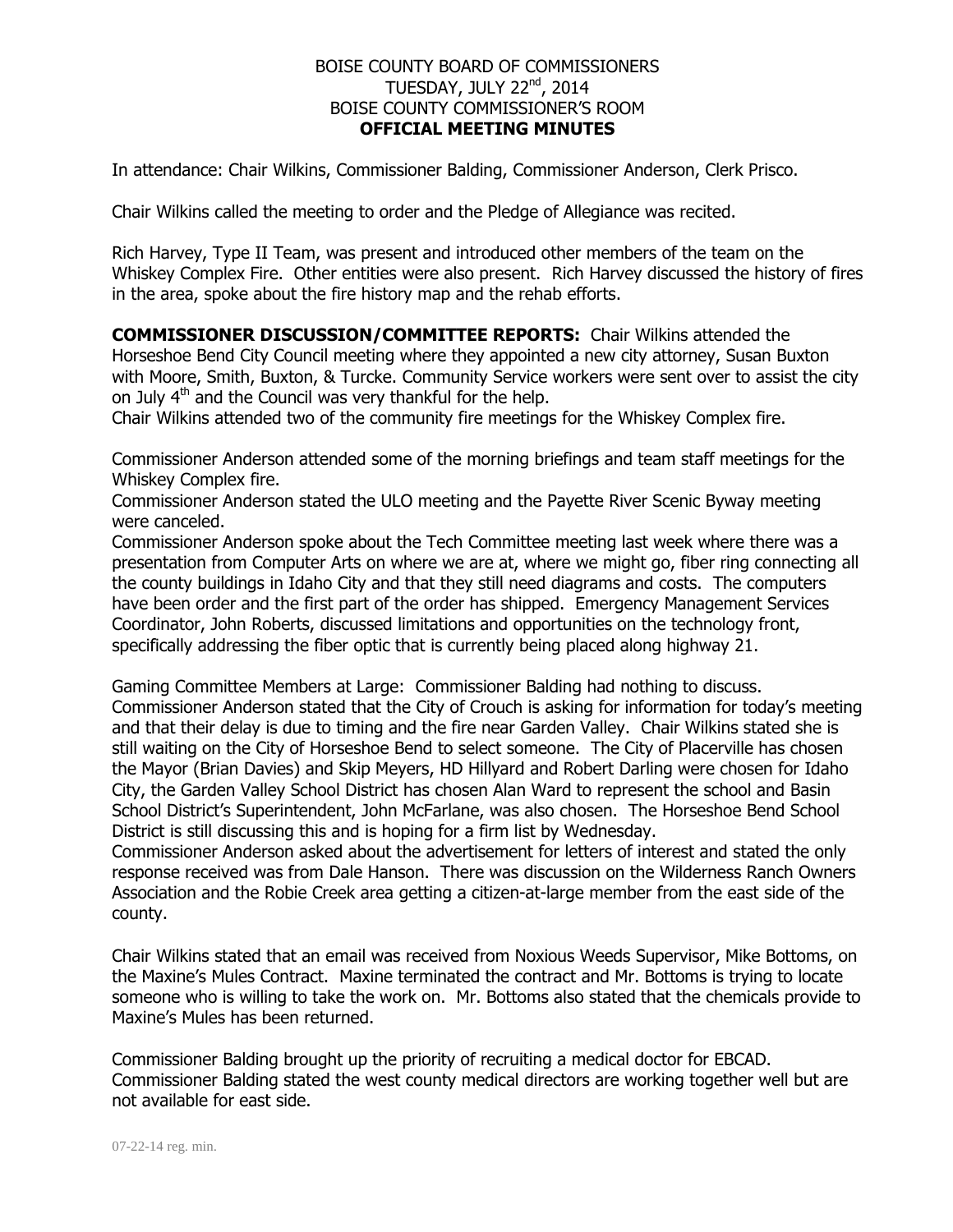## **CONSTITUENT INPUT:** There was none.

**AMENDMENTS TO THE AGENDA:** Commissioner Anderson MOTIONED to amend the agenda for Contracts/Agreements/Grants to include an amended vehicle equipment lease with Hinkley Leasing, to sign tomorrow, and send the lease in overnight mail and to cancel Maxine Mules Contract during the Prosecutor's time as both contracts need immediate attention, good faith reason is timing and is important to move forward. Commissioner Balding SECONDED. Roll call vote: Chair Wilkins – aye; Commissioner Balding – aye; Commissioner Anderson – aye; motion passed unanimously.

**MINUTES:** Chair Wilkins MOTIONED to approve the minutes for the meeting of Tuesday, June  $17<sup>th</sup>$ , 2014, as presented. Commissioner Balding SECONDED. All ayes; motion passed unanimously. Chair Wilkins MOTIONED to approve the minutes of the meeting of Tuesday, June  $24<sup>th</sup>$ , 2014, as presented. Commissioner Balding SECONDED. All ayes; motion passed unanimously.

**DEPARTMENTAL ISSUES:** Planning & Zoning: Amended FCO's for North Ridge at Terrace Lakes and Open Land Development Quarterly Report. Rora Canody presented the amended FCO's on the North Ridge at Terrace Lakes and provided the reasoning behind the amendment. The developer, Lonnie Bramon, was in attendance and reviewed the pertinent documents with the Board. Chair Wilkins requested that Ms. Canody make the changes as requested and bring back the revised document later in the day. Chair Wilkins MOTIONED to approve the North Ridge @ Terrace Lakes final plat application, 2014-001, amended fco's. Based upon the fco's contained herein, the Board of County Commissioners, on the document dated July…Chair Wilkins RESCINDED her MOTION. Commissioner Anderson MOTIONED to approve the amended fco's for the North Ridge @ Terrace Lakes final plat application subdivision 2014-001. Corrections were provided by the applicants surveyor, the conditions of approval original conditions 1-9 of the preliminary plat proof stated in the fco's, signed and dated 11/17/2008 by the Board of County Commissioners, will remain in effect for the North Ridge @ Terrace Lakes final plat application. The applicant shall complete conditions 1-9 of the original conditions approved for the preliminary plat of North Ridge @ Terrace Lakes prior to the Board of County Commissioners signing of the final plat. Condition #10 may be met by way of a voluntary signed mitigation contract to an applicant of Boise County. Amendments were contained in #4, all face notes on final plat shall meet the requirements of Subdivision Ordinance 2006-02 and shall include the following additional notes; a) all structures built greater than 3600 sq ft shall be required to have a residential fire sprinkler system installed, b) lots 40 & 41 are affected by a 30 ft wide emergency egress easement on pages 5 of 7 of the plat for details, c) lot 48 is affected by an easement for a drinking water tank easement granted to the Village of Terrace Lakes HOA, Inc. by Warranty Deed instrument 173532 and a 20 ft wide drinking water line easement granted by this plat on sheet 3 of 7 of that plat, d) lots 48 & 49 are affected by a 30 ft wide drinking water line easement to Village of Terrace Lakes Homeowners Association Inc by Warranty Deed instrument 173532 on page 3 of 7 of the plat. 5) a copy of the evacuation route should be attached as Exhibit A to the final ccr's prior to the Board of County Commissioners signing the final plat. Based on the fco's contained herein, the Board of County Commissioners approve the final plat for North Ridge @ Terrace Lakes full subdivision with the conditions listed, as read, contingent upon the applicant satisfying all conditions set forth. The Board of County Commissioners reserves the right to withdraw it's approval if the applicant fails to adequately satisfy these conditions. Commissioner Balding SECONDED. Roll call vote: Chair Wilkins – aye; Commissioner Balding – aye; Commissioner Anderson – aye; motion passed unanimously.

Ms. Canody presented the P&Z quarterly report on land development projects.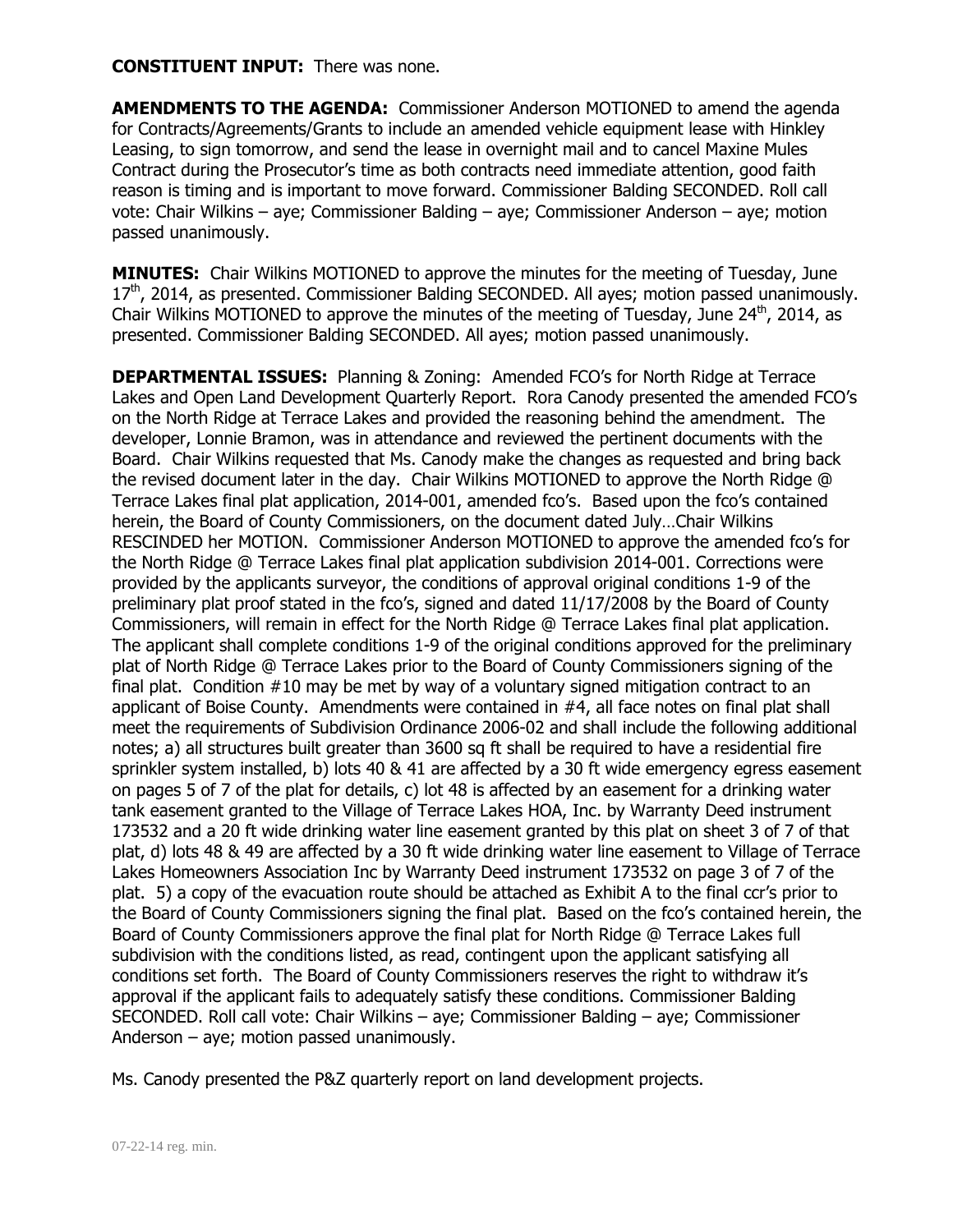Community Justice: Cost Share Agreement – There is no cost share agreement at this time, they wrote the contract thinking that they would have 4 (four) full months to work the contract, the status of the agreement was presented to the Board stating they had been told by Kim Pierson, USFS, that we would be allowed to carry over the agreement, but now will only have about 20 days to complete the project(s), under the agreement. Commissioner Anderson stated that she spoke with Brandt Peterson, Idaho City District Ranger, this morning and stated that he would do what he could to move the project forward.

Solid Waste: Payroll Change Request - tabled for questions of the Department Head, Mike Bottoms.

Emergency Management: Project Bids – EOC update on project purchase over \$1,000. Idaho Bureau of Homeland Security Sub-Grant Award Document, in the amount of \$42,269.00. Commissioner Balding MOTIONED to accept the additional award from the Idaho Bureau of Homeland Security, grant number EMW-2012-SS-00136, in the amount of an additional \$42,269.00, for a total award of \$59,920.30. Commissioner Anderson SECONDED. All ayes; motion passed unanimously.

Commissioner Anderson MOTIONED to approve an expenditure in excess of \$1,000.00 using a combination of Bureau of Homeland Security Grant Program awards, in the amount of (Rainbow Enterprises) \$2,888, Intermountain Design in the amount of \$10,492, Digital Voice Technologies in the amount \$10,559.68, for a total request in funding of \$23,939.68. Commissioner Balding SECONDED. All ayes; motion passed unanimously.

Mr. Roberts discussed the status of a cost share agreement on the Whiskey Complex fire, he is working with them on a template.

Mr. Roberts has been asked to attend the governor's visit to the fire area but there was a conflict with the Burn Ban Ordinance (public hearing). The Board stated they had no problem with Mr. Roberts' attending the fire area governor's visit.

Treasurer Hutchings spoke about requests for credit card purchases greater than the \$400 limit established by policy and stated that the 2.79% interest charge on transactions over that amount is proposed.

**TAX DEEDS:** Treasurer Hutchings presented tax deeds on 20 parcels of property, no copies were given to the Clerk. Treasurer Hutchings stated that September 23rd is last date for sale of properties taken last year. Prosecutor Gee will need to provide Treasurer Hutchings with language for the sale. Chair Wilkins MOTIONED to approve the tax deed listing as follows, effective at 5:00 p.m. today (July 22, 2014): Parcel number RP002040030050, PR01500000170A, RP015010010130, RP015060001240, RP021030020020, RP026010040010, RP027010010080, RP27020010160, EP042010010030, RP048010000260, EO948010000270, RP048010000280, RP08010000290, RP048010000300, RP048010000310, RP048010000320, RP06N05E163654, RP09N04E349050 and RPH0002009019A. Commissioner Balding SECONDED. Roll call vote: Chair Wilkins – aye; Commissioner Balding – aye; Commissioner Anderson – aye; motion passed unanimously. Chair Wilkins MOTIONED to rescind a portion of her motion from earlier today, from the Boise County three year tax deed listing from 2010 to 2012, to remove the following parcel numbers from that motion: RP06907002002A and RP09N03E208551. The Treasurers' office has notified this Board that these payments have been made. Commissioner Anderson SECONDED. All ayes, motion passed unanimously.

**AMENDMENT:** The Board discussed the cancellation of Maxine's Mules contract and approval of amended vehicle purchase order under the Hinkley lease, with a corrected VIN for the vehicle.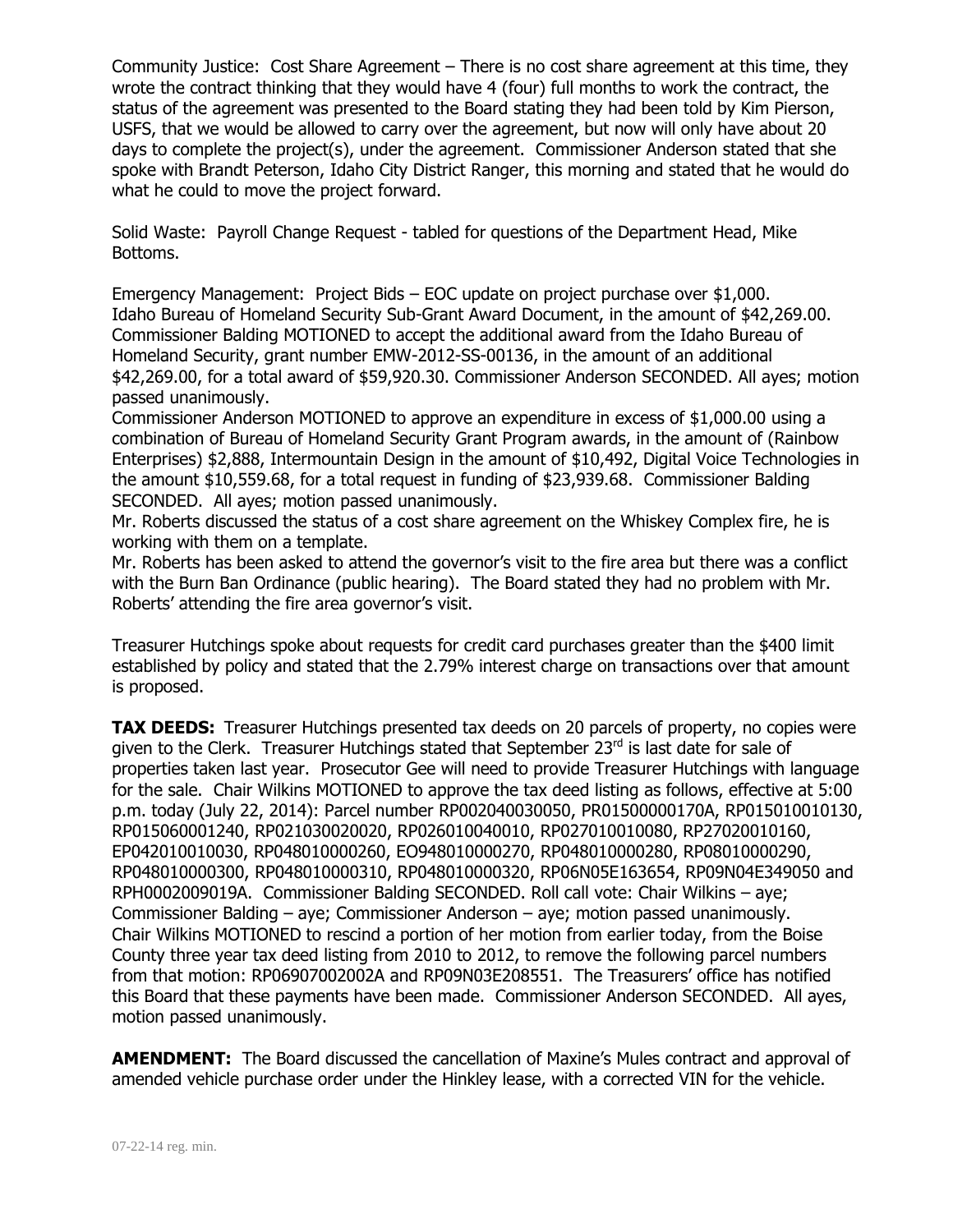**CONTRACTS/AGREEMENTS/GRANTS:** Prosecutor Gee discussed the method for canceling the contract with Maxine's Mules. The reason for the cancellation request is that their insurance company is unable to add Boise County as an additional insured on the insurance coverage (vehicles and livestock only are covered). Additionally, there is no contract between Charlie Swearingen and Maxine's Mules, thus no certified sprayer with Maxine's Mules. Vehicle equipment lease schedule - Commissioner Anderson MOTIONED that we enter into a new vehicle equipment lease schedule with Hinkley's Inc. for annual payments on a 2014 Chevy Equinox, for Planning & Zoning, total purchase price of \$23,565 with a \$1.00 buy-out at three (3) years and authorize Chair Wilkins to sign the original documents tomorrow. Commissioner Balding SECONDED. Discussion: Chair Wilkins clarification was to state that we are not purchasing two vehicles. Roll call vote: Chair Wilkins – aye; Commissioner Balding – aye; Commissioner Anderson – aye; motion passed unanimously.

## **DEMAND WARRANTS:** Nothing was presented.

**INDIGENT:** Chair Wilkins MOTIONED to go into executive session per Idaho Code 67-2345(1)(d), to discuss case number 14-04-B. Commissioner Anderson SECONDED. Roll call vote: Chair Wilkins – aye; Commissioner Balding – aye; Commissioner Anderson – aye; motion passed unanimously. Coming out for executive session under I.C. 67-2345(1)(d), Chair Wilkins MOTIONED to sign the lien for case number 14-04-B. Commissioner Balding SECONDED. Roll call vote: Chair Wilkins – aye; Commissioner Balding – aye; Commissioner Anderson – aye; motion passed unanimously.

## **MISCELLANEOUS & CORRESPONDENCE:**

- Bills Commissioner Balding MOTIONED to pay all claims presented today excluding and pulling the negative amounts in the Sheriff's departments. Chair Wilkins SECONDED. Roll call vote: Chair Wilkins – aye; Commissioner Balding – aye; Commissioner Anderson – aye; motion passed unanimously.
- Future agenda topics review: The Board discussed future agenda items.
- Commissioner Anderson MOTIONED to approve resolution 2014-46, a Boise County resolution adjusting the FY 2014 Boise County General Fund Operations Department, for adjustments to the Horseshoe Bend office, reflecting salaries for comp and vacation for a retirement employee, and increase in salary for part-time help to backfill for vacations. This will be accomplished through the general reserve appropriation for an unforeseen contingency and the total adjustment amount is in the amount of \$8,179.72. Commissioner Balding SECONDED. Roll call vote: Chair Wilkins – aye; Commissioner Balding – aye; Commissioner Anderson – aye; motion passed unanimously.

**PA ISSUES:** Prosecutor Gee discussed the upcoming meetings for the gaming topic. Prosecutor Gee updated the Board on the ULO status, hopeful that the July  $31<sup>st</sup>$  meeting will result in a document that will be in sufficient draft form to be put on the Boise County website. Moore, Smith, Buxton & Turke have responded with their comments. Prosecutor Gee gave a brief update on the Weilmunster MOU status.

Commissioner Anderson asked about the court budget and cross over with conflict attorneys and certain other accounts and which fund do witnesses get paid out of.

Chair Wilkins MOTIONED to go into executive session under I.C. 67-2345(1)(f), pending litigation, and 67-2345(1)(b), under personnel. Commissioner Balding SECONDED. Roll call vote: Chair Wilkins – aye; Commissioner Balding – aye; Commissioner Anderson – aye; motion passed unanimously. Coming out of executive session for 67-2345(1)(f), pending litigation and (1)(b) for personnel, Chair Wilkins MOTIONED for the Board to sign the release of claims, nondisparagement and settlement agreement. Commissioner Balding SECONDED. Roll call vote: Chair Wilkins – aye; Commissioner Balding – aye; Commissioner Anderson – aye; motion passed unanimously.